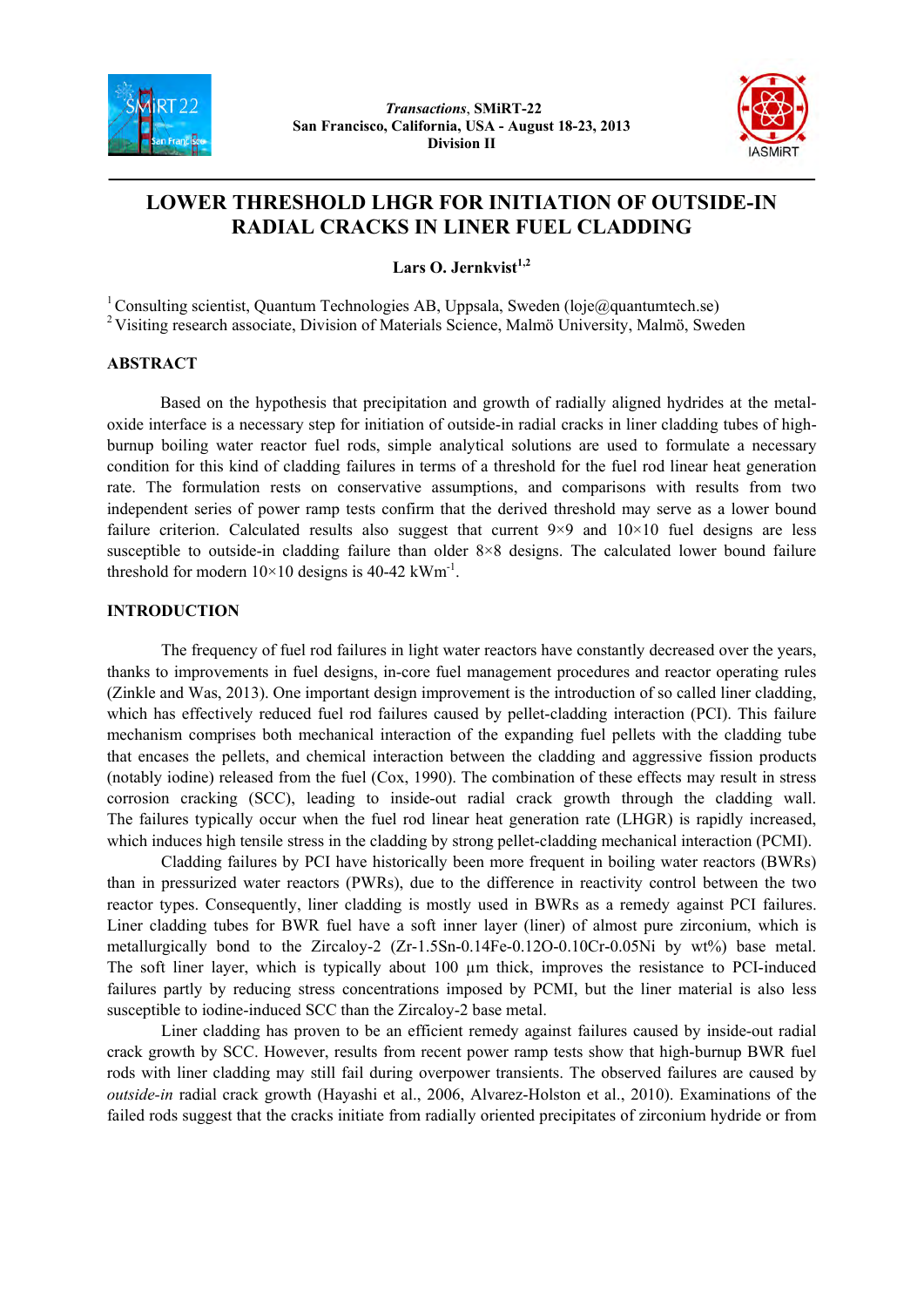densely hydrided regions at the cladding outer surface (Shimada et al., 2004), and that the cracks grow in the radial-axial direction by DHC - delayed hydride cracking (Puls, 2012). Failures of this kind have been observed in a handful of power ramp tests, all of which have been carried out with high ( $> 42 \text{ kWm}^{-1}$ ) ramp terminal power and with liner cladding BWR fuel rods of high ( $> 56$  MWd(kgU)<sup>-1</sup>) burnup.

To the author's best knowledge, there are currently no engineering type failure criteria for outsidein failures of liner cladding by delayed hydride cracking. Such criteria are needed in fuel rod analysis software for assessing the risk for cladding failure during various operating conditions. They must capture the essentials of the failure process, without being computationally oppressive. Available results from ramp tests suggest that engineering type failure criteria for outside-in radial DHC in liner cladding tubes should focus first and foremost on the crack initiation stage: From post-test examinations reported in the aforementioned references, it is clear that surface flaws through the cladding waterside oxide layer and the subjacent rim of densely hydrided metal exist in large numbers. In contrast, it seems that there are very few observations of incipient radial cracks that extend *beyond* the hydride rim at the metal-oxide interface. These results suggest that initiation of radial cracks into the ductile metal beneath the hydride rim is a crucial and necessary step in the failure process. This hypothesis forms the basis for the present work, in which a lower bound engineering-type failure criterion for outside-in failure of liner cladding to highburnup BWR fuel rods is formulated.

## **MODEL FOR INITIATION OF OUTSIDE-IN RADIAL CRACKS IN THE CLADDING**

### *Prerequisites and Fundamental Assumptions*

We consider liner cladding tubes of high-burnup BWR fuel rods, which have picked up a substantial amount of hydrogen by metal-water reactions during in-reactor operation. Since the hydrogen solid solubility is low in zirconium alloys, the considered material will contain precipitates of zirconium hydrides, which are predominantly in the δ-phase (Kammenzind et al., 1996). A typical distribution of δhydride precipitates is shown at the top of figure 1. A rim of hydrides is usually found beneath the waterside oxide layer at the cladding outer surface, and another hydride rim is found in the liner layer, at the interface with the cladding base metal. The outer hydride rim forms during normal reactor operation, as a consequence of the radial temperature gradient across the cladding wall. The hydride rim in the liner, however, forms during zero-power operation and slow cooling to cold shutdown of the reactor. The phenomenon, which has been studied experimentally by Takagi et al. (1996), is caused by a lower solid solubility for hydrogen in the liner than in the base metal.

For high-burnup fuel rods with liner cladding that exhibit typical hydride distributions as shown in figure 1, we may derive a threshold LHGR for initiation of outside-in radial cracks, based on the following hypothetical scenario: i) During a reactor power excursion, hydrides at the liner interface dissolve due to the temperature increase. The concentration of hydrogen in solid solution at the interface will be equal to the hydrogen solid solubility for the liner material, as long as some hydrides remain un-dissolved at the interface. ii) Hydrogen in solid solution flows from the liner interface towards the cladding outer surface as a result of the temperature gradient, and towards flaws and other stress concentrators at the cladding outer surface as a result of stress gradients. Hydrogen will cease to flow when equilibrium is reached. This occurs when the gradient in hydrogen concentration balances the temperature and stress gradients within the material. iii) Radially aligned hydrides form ahead of the aforementioned stress concentrators, when the hydrogen solid solubility is locally transgressed. iv) The hydrides grow radially inwards from the cladding outer surface and eventually break as a result of tensile hoop stress, thus initiating a sharp outside-in radial crack in the cladding.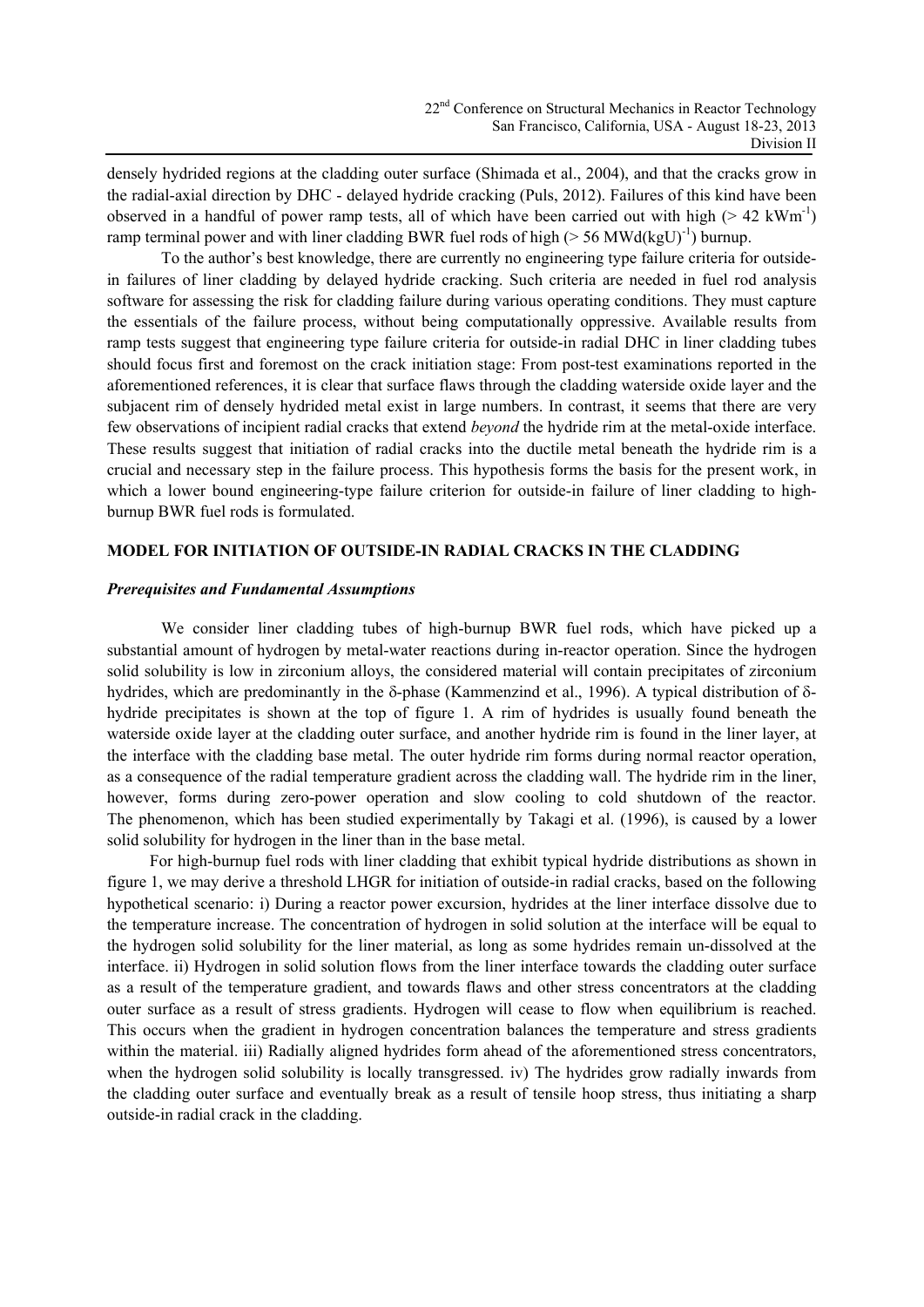This scenario for initiation of outside-in radial cracks is supported by results of recent out-of-reactor tests on BWR liner cladding with high concentrations of hydrides in the liner material (Ogata et al., 2009). These tests also show that a sufficient temperature gradient is needed across the cladding wall for hydrides to form at the cladding outer surface. This observation, together with the assumptions i)-iv), is in the following used to derive a *necessary* condition for initiation of outside-in radial cracks in terms of a threshold for the fuel rod LHGR. Based on data for fundamental material properties and simple analytical solutions for the stationary distributions of temperature and hydrogen in the cladding, together with similar solutions for the local stress distribution at flaws, we calculate the lowest conceivable LHGR for which crack initiation may occur.

#### *Mathematical Formulation*

Let us start by considering the hydrogen flux,  $\bar{J}$ , by interstitial diffusion in the Zircaloy-2 base metal of the cladding tube. In absence of stress gradients, it can be written (Shewmon, 1989)

$$
\bar{J} = -D_m \left( \nabla C_m + \frac{C_m Q_m^*}{RT^2} \nabla T \right), \qquad (1)
$$

where  $C_m$  is the concentration of hydrogen in solid solution within the metal,  $D_m$  and  $Q_m^*$  are the hydrogen diffusivity and heat of transport in the metal, *T* is the absolute temperature and *R* is the universal gas constant. A stationary (equilibrium) solution to the distribution of hydrogen in solid solution within the cladding base metal can be found by setting  $\bar{J} = 0$  in eq. (1). The result is

$$
C_m(\bar{r}) = A \exp\left(\frac{Q_m^*}{RT(\bar{r})}\right),\tag{2}
$$

where *A* is a constant that can be determined from boundary conditions. Equation (2) implies that the stationary distribution of hydrogen in solid solution is controlled by the stationary temperature distribution in the cladding metal. Assuming axial symmetry, the latter can with fair accuracy be written

$$
T(r) = T_{mo} + \frac{q'}{2\pi\lambda_m} \ln(R_{mo}/r) , \qquad (3)
$$

where *r* is the radial coordinate,  $R_{mo}$  is the radial position of the metal-oxide interface at the cladding outer surface,  $T_{mo}$  is the temperature at this position,  $q'$  is the fuel rod LHGR and  $\lambda_m$  is the thermal conductivity of the cladding metal. The latter is slightly temperature dependent, but here assumed to be constant. The metal-oxide interface temperature may be calculated from the oxide surface temperature,  $T<sub>o</sub>$ , through

$$
T_{mo} = T_o + \frac{q'}{2\pi\lambda_o} \ln(R_o/R_{mo}), \qquad (4)
$$

where  $R_0$  is the radial position of the oxide surface and  $\lambda_0$  is the thermal conductivity of the oxide.

By combining eqs. (2)-(4), it is possible to calculate the stationary distribution of hydrogen in solid solution within the cladding base metal, provided that  $q'$ ,  $\lambda_m$ ,  $\lambda_o$ ,  $T_o$  and the cladding tube dimensions are known. In addition, a boundary condition is needed to determine the constant *A* in eq. (2). This boundary condition is given by assumption i) in the preceding subsection: If hydrides exist in the liner at the interface to the base metal, and if they have been partly dissolved by the temperature increase during a reactor power excursion, then  $C_m$  at the interface must equal the hydrogen solid solubility for hydride dissolution in the liner material,  $S_l^D$ . The boundary condition is thus given by  $C_m(R_{lm}) = S_l^D(T_{lm})$ , where  $R_{lm}$  and  $T_{lm}$  is the radial position and temperature, respectively, of the linermetal interface; see figure 1.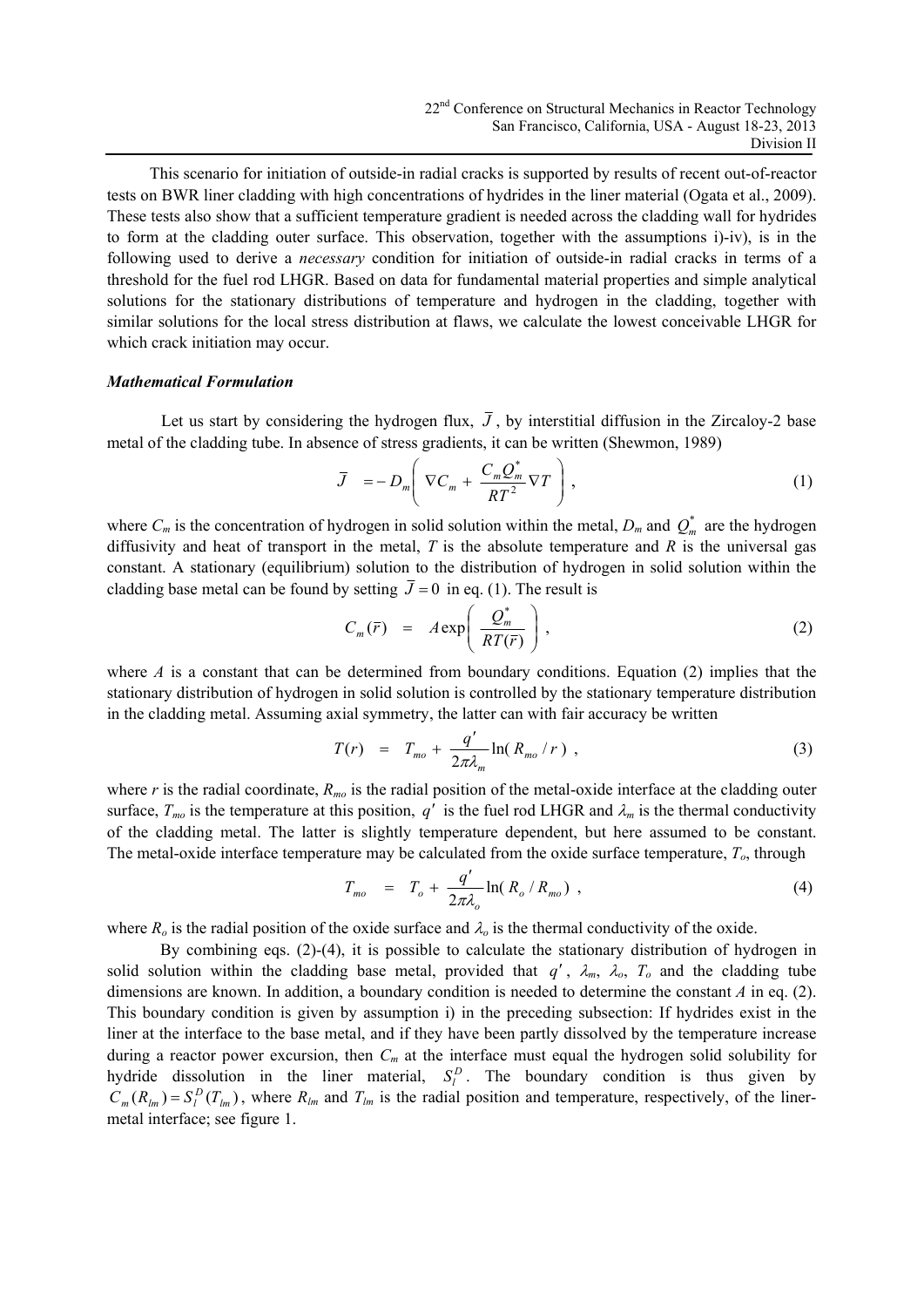By substituting this boundary condition into eq. (2), we get

$$
C_m(r) = S_l^D(T_{lm}) \exp\left(\frac{Q_m^*}{RT(r)} - \frac{Q_m^*}{RT_{lm}}\right). \tag{5}
$$

The solution given by eq. (5) is plotted in figure 1 for a typical case with  $q' = 40 \text{ kWm}^{-1}$ ,  $T_0 = 560 \text{ K}$ , and fuel rod cladding dimensions typical for a modern  $10\times10$  assembly design ( $R_i=4.315$  mm,  $R_o=4.920$  mm). The liner and oxide layer thicknesses are here assumed to be 90  $\mu$ m and 20  $\mu$ m, respectively. The material properties used in the calculations are listed in table 1. Also included in figure 1 are the calculated hydrogen solid solubilities for hydride dissolution (superscript *D*) and precipitation (superscript *P*). These solubilities depend on temperature and material composition. They are lower in the liner (  $S_l^D$  and  $S_l^P$ ) than in the Zircaloy-2 base metal (  $S_m^D$  and  $S_m^P$ ); see table 1.



Figure 1: Bulk distribution of hydrogen in solid solution under stationary condition,  $C_m$ , calculated for a typical 10×10 BWR liner cladding design; see text for details. The indicated margin to hydride precipitation at the metal-oxide interface may decrease substantially at positions with high hydrostatic stress, e.g. at flaws or other stress concentrators. A typical hydride distribution in liner cladding to highburnup BWR fuel rods is shown in the upper part of the figure.

Hydrides may precipitate at the metal-oxide interface if  $C_m$  reaches the hydrogen solid solubility for hydride precipitation,  $S_m^P$ . For the case considered in figure 1, it is clear that there is a significant margin for this to occur. However,  $C_m$  shown in figure 1 pertains to the *bulk* concentration of hydrogen in solid solution. Since hydrogen diffuses towards regions with high hydrostatic stress, the *local* concentration of hydrogen in solid solution may be higher at flaws or other stress concentrators in the cladding metal, and the solid solubility may therefore be locally transgressed at these positions. The local equilibrium value for  $C_m$  at a stress concentrator,  $C_m^+$ , can be written (Li et al., 1966)

$$
C_m^+ = C_m \exp\left(\frac{\Delta \sigma_{kk} V_m^H}{3RT}\right), \qquad (6)
$$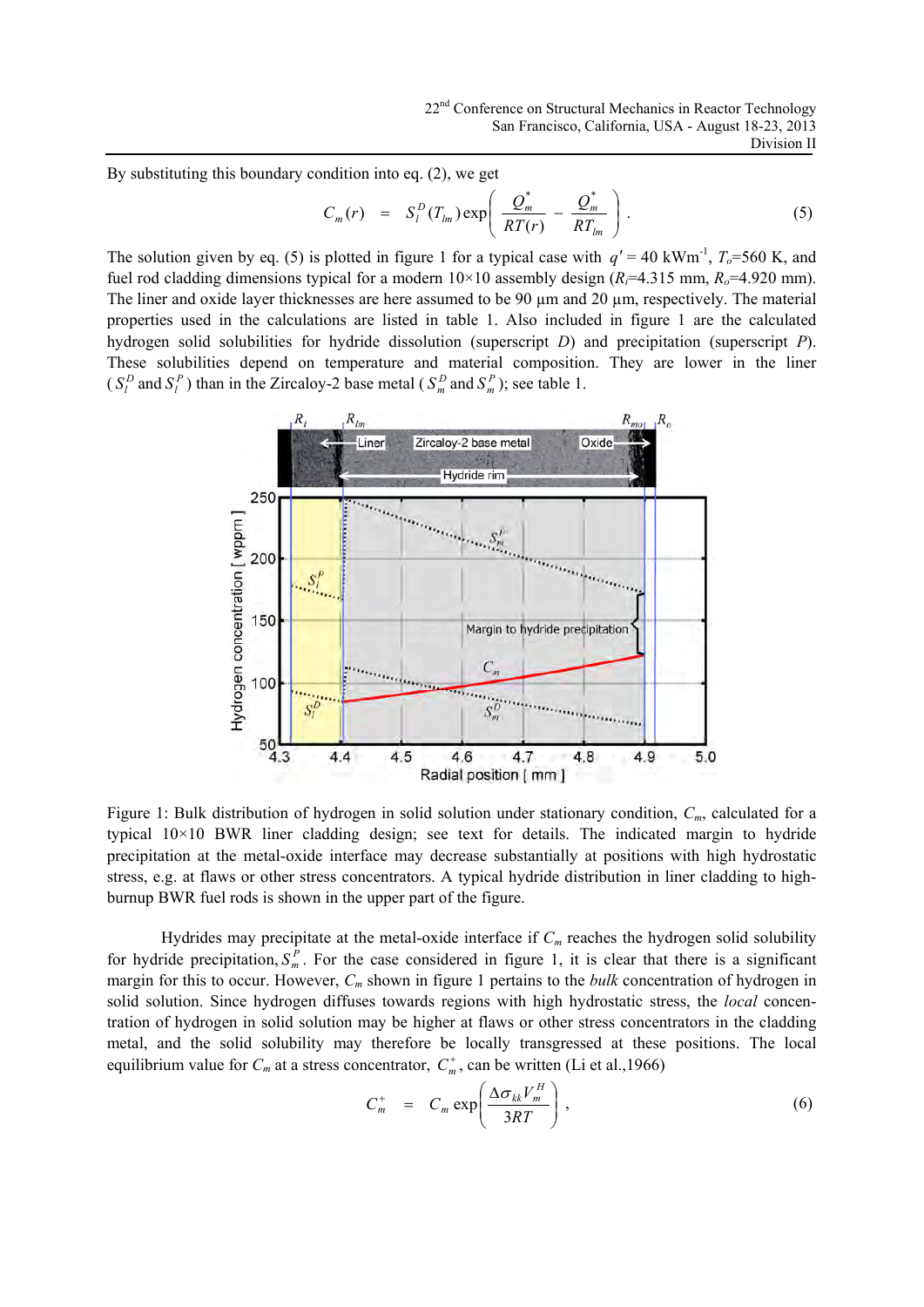where  $\Delta \sigma_{kk}$  is the difference in stress trace between the position of the stress concentrator and the surrounding bulk material, and  $V_m^H$  is the partial molar volume of hydrogen in the metal; see table 1. A necessary condition for local precipitation of hydrides ahead of a stress concentrator at the oxide-metal interface is that  $C_m^+ \geq S_m^P$  at  $r = R_{mo}$ . By combining eqs. (5) and (6), the condition can be written

$$
S_l^D(T_{lm}) \exp\left(\frac{Q_m^*}{RT_{mo}} - \frac{Q_m^*}{RT_{lm}} + \frac{\Delta \sigma_{kk} V_m^H}{3RT_{mo}}\right) \geq S_m^P(T_{mo}) \quad . \tag{7}
$$

The temperatures at either side of the cladding base metal layer,  $T_{lm}$  and  $T_{mo}$  in eq. (7), can be calculated through eqs. (3) and (4) or by use of a computer program for fuel rod thermal analysis. They depend on cladding tube dimensions, oxide surface temperature, oxide layer thickness and the fuel rod LHGR.

Equation (7) may be applied as a necessary condition for local hydride precipitation, and thus for initiation of outside-in cladding cracks, if  $\Delta \sigma_{kk}$  can be calculated for real or assumed stress concentrators at the metal-oxide interface. A conservative estimate (highest possible value for  $\Delta \sigma_{kk}$  and lowest possible margin for bulk hydride precipitation,  $S_m^P$ - $C_m$ ) is obtained by assuming a sharp radial flaw through the oxide layer, with its tip in the hydride rim just beneath the metal-oxide interface. In this case,  $\Delta \sigma_{kk} \approx B \sigma_{m}^{y} - \sigma_{kk}^{o}$ , where  $\sigma_{m}^{y}$  is the yield strength of the cladding metal,  $\sigma_{kk}^{o}$  is the stress trace in the surrounding bulk metal and *B* is a parameter that depends on the material's strain hardening. For highly irradiated Zircaloy-2, the strain hardening is negligible, and *B* is approximately  $\sqrt{3}(1+\pi)$ . This value is obtained for sharp cracks in perfectly rigid plastic materials (Kanninen and Popelar, 1985). Higher values for *B* are obtained for materials that exhibit strain hardening (Rice and Rosengren, 1968). Finally, we may estimate the stress trace in the bulk metal far away from the flaw,  $\sigma_{kk}^o$ , by assuming that the LHGR is sufficiently high to induce PCMI and cladding plastic deformation under equal biaxial stress, i.e.  $\sigma_{\varphi\varphi} = \sigma_{zz} = \sigma_m^y$ . In this case, we get  $\sigma_{kk}^o \approx 2\sigma_m^y$ . Hence, a fair approximation for  $\Delta \sigma_{kk}$  in a highly irradiated cladding tube material that has very little strain hardening and that deforms plastically by strong PCMI is given by

$$
\Delta \sigma_{kk} \approx \sqrt{3} (1 + \pi) \sigma_m^y - 2 \sigma_m^y \approx 5.17 \sigma_m^y \ . \tag{8}
$$

A correlation for  $\sigma_m^y$  with respect to temperature, fitted to transverse strength data for highly irradiated Zircaloy-2 cladding, is given in table 1. Since we consider flaws and other stress-concentrators at the metal-oxide interface,  $\sigma_m^y$  in eq. (8) should be evaluated for  $T = T_{mo}$ .

| Table 1: Material properties used in calculations. Subscripts $m$ , l and o refer to Zircaloy-2 base metal, |
|-------------------------------------------------------------------------------------------------------------|
| zirconium liner and zirconium oxide $(ZrO2)$ . Here, T is the absolute temperature in kelvin.               |
|                                                                                                             |

| Property, unit:                                                      | Value:                                        | Source:                  |  |
|----------------------------------------------------------------------|-----------------------------------------------|--------------------------|--|
| Thermal conductivity, $\lambda_m$ , W(mK) <sup>-1</sup>              | 15.7                                          | (Hagrman et al., 1981)   |  |
| Thermal conductivity, $\lambda_o$ , W(mK) <sup>-1</sup>              | 1.8                                           | (Hagrman et al., 1981)   |  |
| Heat of transport, $Q_m^*$ , Jmol <sup>-1</sup>                      | $2.5 \times 10^{4}$                           | (Sawatzky, 1960)         |  |
| Molar volume of hydrogen, $V_m^H$ , m <sup>3</sup> mol <sup>-1</sup> | $1.7\times10^{-6}$                            | (Eadie et al., 1992)     |  |
| Yield strength, $\sigma_m^y$ , Pa                                    | $1.07\times10^{9} - 9.18\times10^{5} \cdot T$ | (This work)              |  |
| Hydrogen solubility, dissolution, $S_m^D$ , wppm                     | $1.43\times10^5$ exp( -4412.6/T)              | (Une et al., 2009)       |  |
| Hydrogen solubility, precipitation, $S_m^P$ , wppm                   | $3.27\times10^4$ exp( -3012.0/T)              | (Une et al., 2009)       |  |
| Hydrogen solubility, dissolution, $S_l^D$ , wppm                     | $1.41\times10^5$ exp( -4582.9/T)              | (Une and Ishimoto, 2004) |  |
| Hydrogen solubility, precipitation, $S_l^P$ , wppm                   | $3.39\times10^4$ exp( -3282.4/T)              | (Une and Ishimoto, 2004) |  |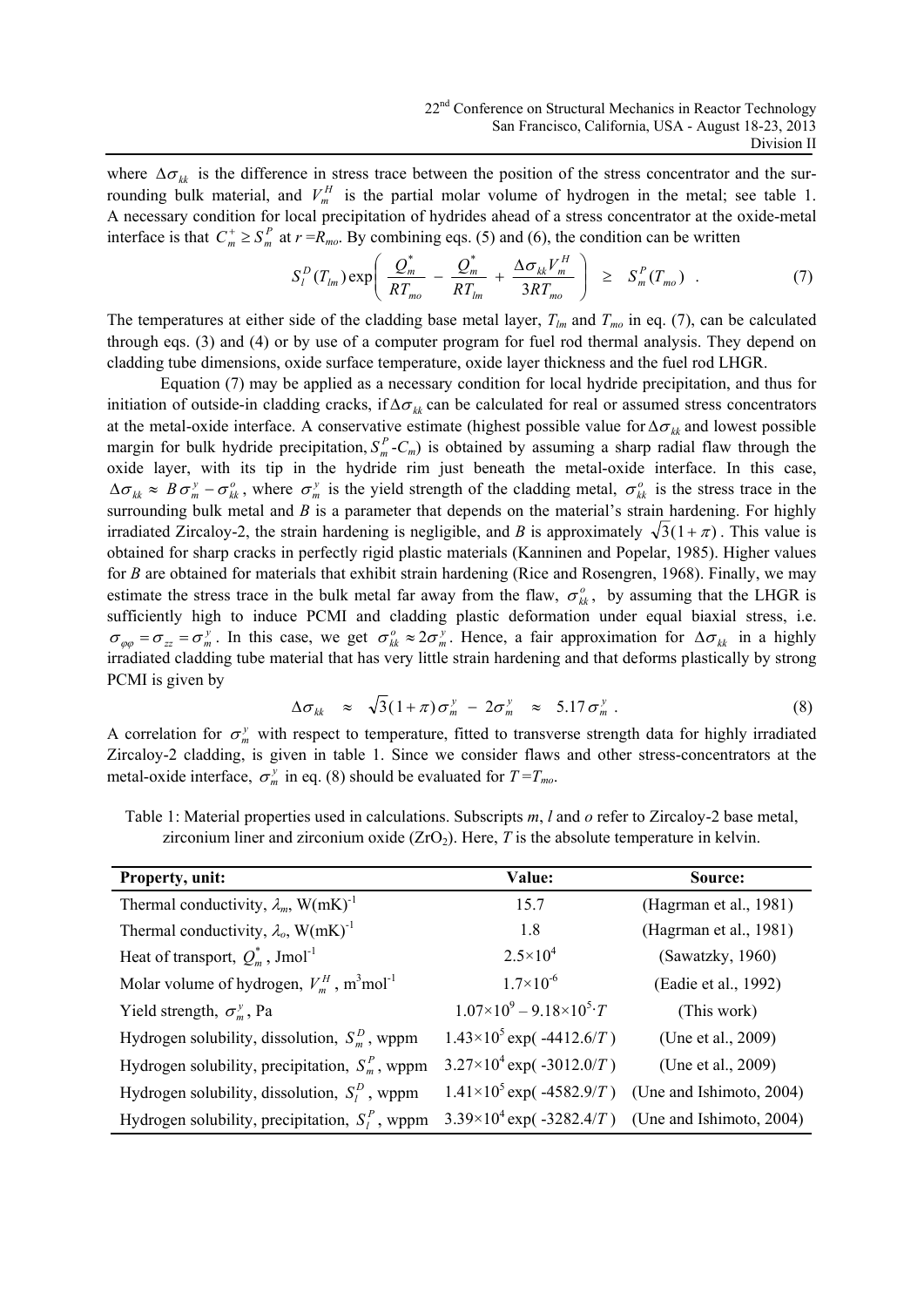#### **RESULTS AND DISCUSSION**

First, we note that the local concentration of hydrogen in solid solution at the tip of the assumed oxide flaw at the metal-oxide interface is significantly higher than in the surrounding bulk material. For the example considered in figure 1, we get  $T_{mo}$ =574 K and  $\sigma_m^y(T_{mo})$ =547 MPa, which inserted into eqs. (6) and (8) yields  $C_m^+/C_m = 1.40$ . Hence, the calculated hydrogen concentration is 40% higher at the flaw tip than in the bulk material. For the example in figure 1, the flaw tip hydrogen concentration would reach nearly 170 wppm, which is very close to the local hydrogen solid solubility for hydride precipitation,  $S_m^P$ . We may therefore conclude that flaws and other stress concentrators at the metal-oxide interface are strong preferential sites for hydride precipitation.

The linear heat generation rate required for hydrides to precipitate at these stress concentrators can be easily estimated through eqs. (7) and (8), making use of the material properties in table 1 and the approximation for the cladding stationary temperature distribution in eqs. (3) and (4). Input data to the calculations are the oxide surface temperature, the cladding tube dimensions, and the liner and oxide layer thicknesses. Figure 2 shows the calculated effect of cladding dimensions on the threshold LHGR for hydride precipitation and crack initiation at the metal-oxide interface. The calculations were done with an assumed oxide surface temperature  $(T<sub>o</sub>)$  of 560 K, and the thicknesses of the liner and oxide layers were assumed to be 90  $\mu$ m and 20  $\mu$ m, respectively. These values are typical for high-burnup BWR fuel and normal BWR temperature conditions. The markers included in figure 2 are results, calculated for current 9×9 and  $10\times10$  commercial BWR fuel designs and two older 8×8 designs (NEI, 2004).



Figure 2: Calculated lower bound threshold LHGR for initiation of outside-in radial cracks in Zircaloy-2 cladding with a 90  $\mu$ m thick inner surface liner and a 20  $\mu$ m outer surface oxide layer. An assumed oxide surface temperature of 560 K was used in the calculations.

The results in figure 2 suggest that modern fuel designs with thin-walled cladding tubes are less susceptible to hydride precipitation and radial crack initiation at the metal-oxide interface than older thickwalled 8×8 designs. This result, which is corroborated by findings from out-of-reactor experiments on cladding tubes with different dimensions (Ogata et al., 2009), is a consequence of the differences in bulk hydrogen distribution between thin-walled and thick-walled cladding.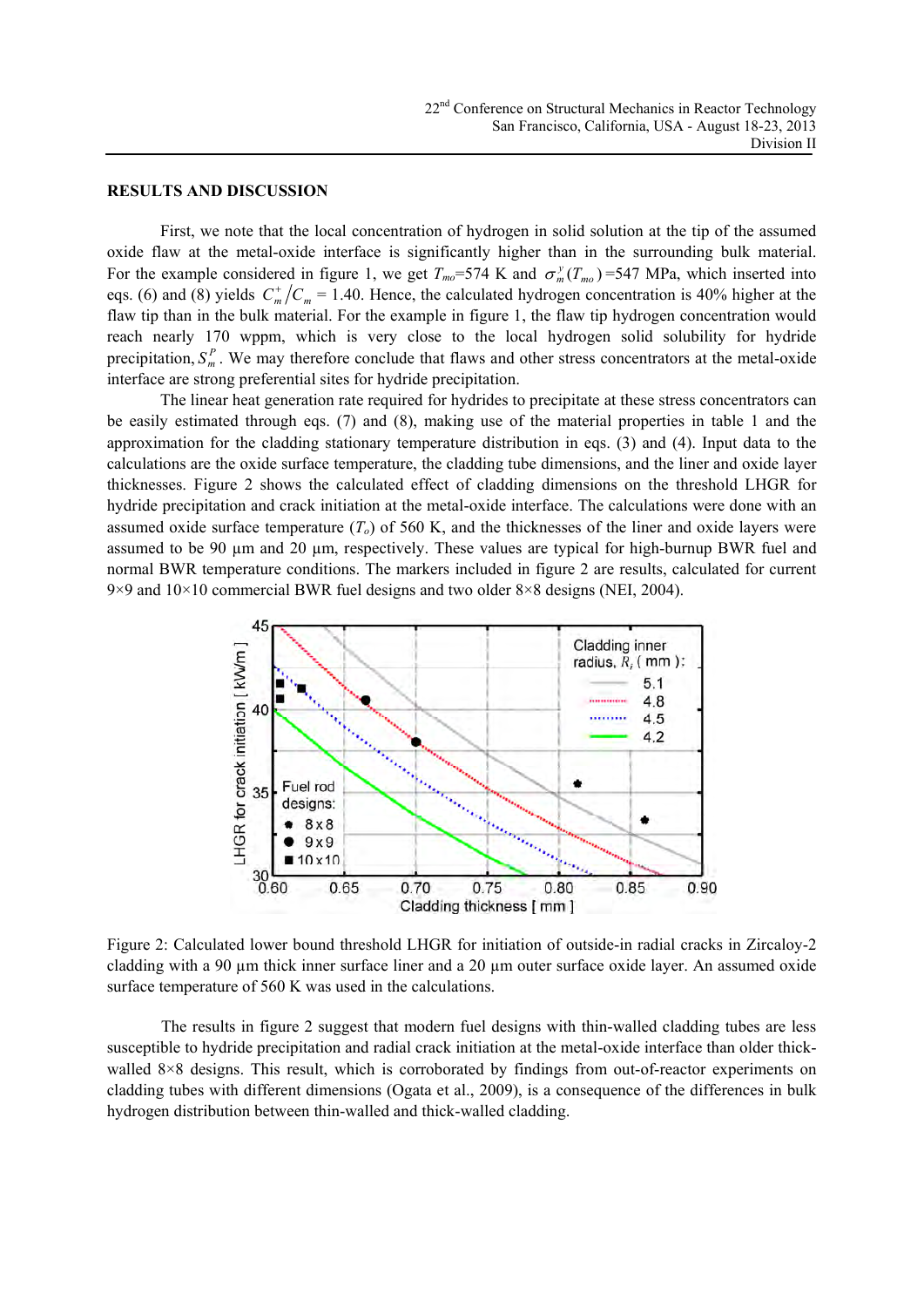It should be emphasized that the calculated results should be interpreted as a lower bound threshold LHGR for initiation of liner cladding outside-in radial cracks in high-burnup fuel rods; it is *not a sufficient* condition for cladding failure. For the cladding to actually fail at the calculated LHGR, there have to be: i) a sufficient tensile hoop stress in the cladding for eq. (8) to apply and for breaking radially aligned hydrides that form at the metal-oxide interface, ii) a sufficient amount of hydrogen in the cladding for eq. (5) to be valid, and iii) a sufficient hold time at high LHGR for the cladding hydrogen distribution to change, and then for the crack to initiate and propagate radially through the wall of the cladding tube.

Results from power ramp tests on high-burnup BWR fuel rods generally show that the cladding deforms plastically at LHGRs above 30 kWm<sup>-1</sup> (Alvarez-Holston et al., 2010). Hence, condition i) will always be satisfied for the LHGRs of interest here. For condition ii) to be satisfied, we note from the calculated variation of  $C_m$  in figure 1 that a minimum average hydrogen concentration across the cladding wall of about 100 wppm is needed for eq. (5) to be valid and for the local hydrogen concentration at stress concentrators  $(C_m^+)$  to reach  $S_m^P$  at the metal-oxide interface. Finally, we may estimate the time needed for crack propagation by DHC through the cladding wall from reported crack growth rates for irradiated Zircaloy-2 cladding in the temperature range of interest. Efsing and Pettersson (2000) measured crack growth rates up to about 1  $\mu$ ms<sup>-1</sup> at 573 K, which implies that at least about 10 minutes are needed for a radially growing crack to penetrate the cladding. In addition, a certain time will be needed from start of the power surge to change the hydrogen distribution within the cladding by diffusion towards the cold outer surface and to form hydrides at the metal-oxide interface. We may thus suspect that the hold time at high power must be longer than 10 minutes for the cladding to fail by outside-in radial DHC.

These estimated requirements on minimum hydrogen concentration and hold time at high fuel rod power agree with results from power ramp tests on high-burnup BWR fuel rods with liner cladding. Table 2 summarizes results reported from two different studies. The first series of tests (A-C) were carried out in the R2 reactor in Sweden (Alvarez-Holston et al., 2010). The tested fuel rods were of SVEA-96+ 10×10 design, with *Ri*=4.180 mm and *Ro*=4.810 mm. The lower bound failure threshold for this fuel rod design is 37.8 kWm<sup>-1</sup>, according to calculations with our model. The second series of tests (11-24) were done in the JMTR, Japan (Hayashi et al., 2003 and 2006). The tested fuel rods were of Japanese Step-II 8×8 design, with  $R=5.290$  mm and  $R<sub>o</sub>=6.150$  mm. The calculated lower bound failure threshold is 33.3 kWm-1 for this fuel rod design (rightmost marker in figure 2). Both single-step and multi-step (staircase) power ramps were used in both series of tests. All failures included in table 2 were caused by outside-in crack growth along the radial-axial plane of the cladding tube. It is clear from table 2 that no failures occurred for hold times shorter than 22 minutes. With the exception of test 15, no failures occurred for cladding hydrogen concentrations lower than 100 wppm. Moreover, all observed failures occurred at LHGRs that are higher than our calculated failure thresholds for the two fuel designs, which confirms that our model assumptions provide a lower bound threshold for the observed kind of failures.

The calculated threshold for crack initiation at the cladding metal-oxide interface depends also on the cladding oxide layer thickness and the oxide surface temperature, but the dependence is weak. This is illustrated by figure 3, which shows the calculated threshold for a  $10\times10$  fuel rod with *R*<sub>*i*</sub>=4.315 mm,  $R<sub>o</sub>=4.920$  mm and a 90 um thick liner; this is the same design as used for the example in figure 1. Obviously, the considered  $\pm 10$  K variation in oxide surface temperature results in a practically negligible  $( $\pm 0.3 \text{ kWh}^{-1}$ ) variation of the calculated failure threshold. The calculated effect of oxide layer thickness$ is somewhat stronger. The reason is that a thick oxide layer implies a reduction of the cladding metal thickness, at the same time as the metal temperature increases and the yield strength therefore decreases. Both these effects contribute to the calculated increase in failure threshold with increasing oxide thickness.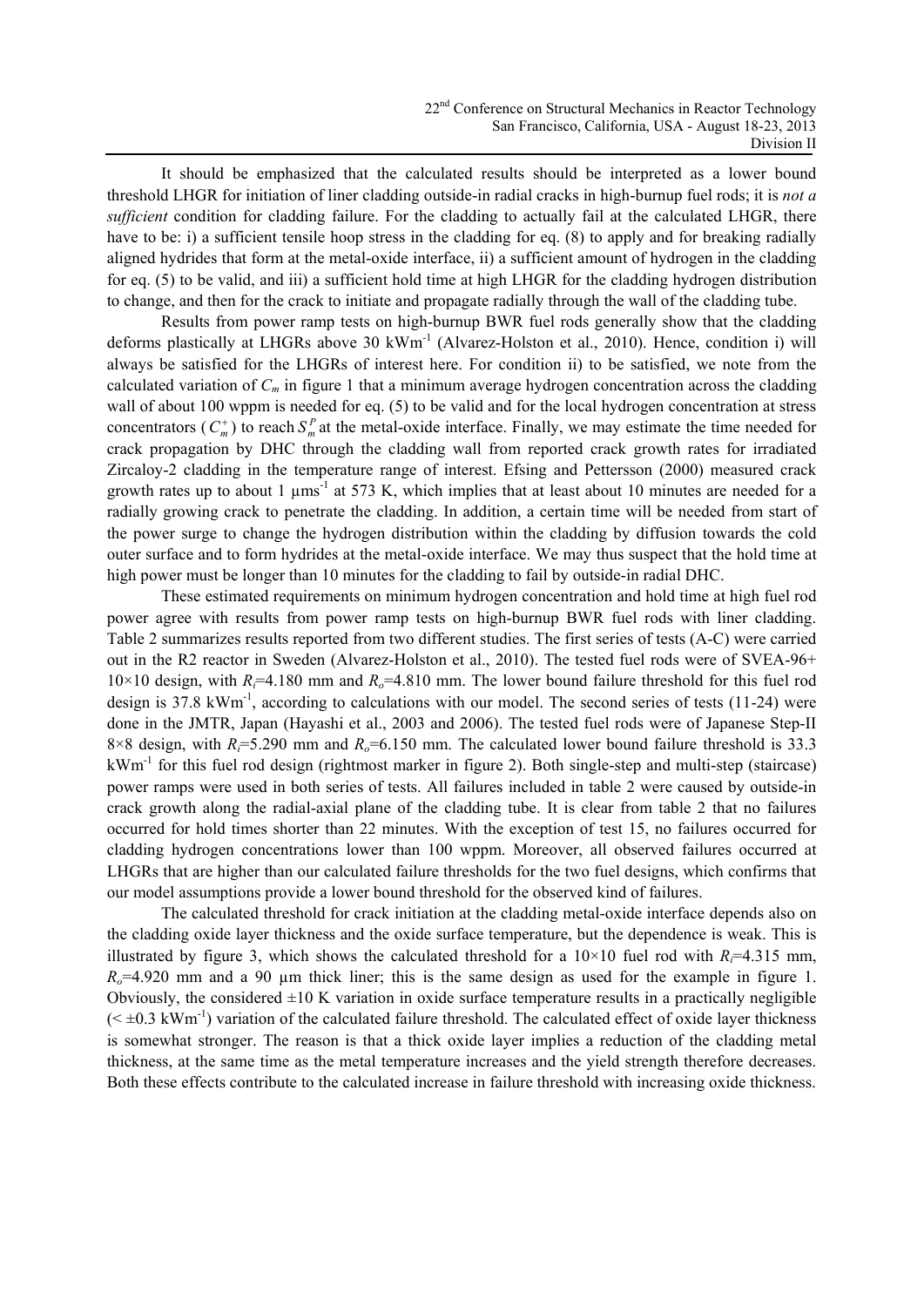Table 2: Summary of power ramp tests, carried out on high-burnup BWR fuel rods with liner cladding in the R2 reactor (tests A-C) and the JMTR (tests 11-24). Tests A-C were done on  $10\times10$  type fuel rods (Alvarez-Holston et al., 2010), while tests 11-24 were done on 8×8 rods (Hayashi et al., 2003 and 2006). SS: Single-step, MS: Multi-step, Δ*q*′ : Power step in ramp, RTP: Ramp terminal power.

| Test<br>ID   | Rod burnup<br>[MWd(kgU) <sup>-1</sup> ] | Hydrogen<br>$[$ wppm $]$ | Ramp<br>type | $\Delta q'$<br>$\lceil$ kWm <sup>-1</sup> ] | <b>RTP</b><br>$\left[\text{kWm}^{-1}\right]$ | Hold time<br>$\lceil \min \rceil$ | Test<br>result |
|--------------|-----------------------------------------|--------------------------|--------------|---------------------------------------------|----------------------------------------------|-----------------------------------|----------------|
| $\mathbf{A}$ | 62                                      | 208                      | <b>MS</b>    | 5.0                                         | 42                                           | 40                                | Failed         |
| $\mathbf B$  | 66                                      | 270                      | <b>SS</b>    | 29                                          | 41                                           | 0.5                               | Survived       |
| $\mathbf C$  | 56                                      | 70                       | <b>MS</b>    | 5.0                                         | 52                                           | 720                               | Survived       |
| 11           | 56.3                                    | 70-100                   | <b>MS</b>    | 5.0                                         | 59.2                                         | 240                               | Survived       |
| 12           | 56.3                                    | 70-100                   | <b>SS</b>    | 13.0                                        | 35.0                                         | 240                               | Survived       |
| 13           | 56.3                                    | 70-100                   | SS           | 21.2                                        | 43.2                                         | 10                                | Survived       |
| 14           | 56.2                                    | 70-100                   | SS           | 21.3                                        | 43.3                                         | 240                               | Survived       |
| 15           | 56.3                                    | 70-100                   | <b>SS</b>    | 26.8                                        | 55.1                                         | 146                               | Failed         |
| 16           | 56.2                                    | 70-100                   | <b>SS</b>    | 24.0                                        | 50.1                                         | 240                               | Survived       |
| 17           | 60.8                                    | 110-160                  | <b>MS</b>    | 5.0                                         | 44.6                                         | 22                                | Failed         |
| 18           | 60.8                                    | 110-160                  | <b>SS</b>    | 13.2                                        | 33.3                                         | 240                               | Survived       |
| 19           | 60.8                                    | 110-160                  | SS           | 18.5                                        | 39.9                                         | 240                               | Survived       |
| 20           | 59.5                                    | 100-130                  | <b>SS</b>    | 19.5                                        | 39.9                                         | 10                                | Survived       |
| 21           | 59.5                                    | 100-130                  | SS           | 17.0                                        | 33.6                                         | 19260                             | Survived       |
| 22           | 61.1                                    | 110-180                  | SS           | 21.8                                        | 42.1                                         | 100                               | Survived       |
| 23           | 61.1                                    | 110-180                  | <b>SS</b>    | 20.0                                        | 40.2                                         | 240                               | Survived       |
| 24           | 61.1                                    | 110-180                  | <b>SS</b>    | 22.6                                        | 42.8                                         | 68                                | Failed         |



Figure 3: Calculated effect of oxide layer thickness and oxide surface temperature on the lower bound threshold LHGR for crack initiation in a typical 10×10 BWR liner cladding design; see text for details.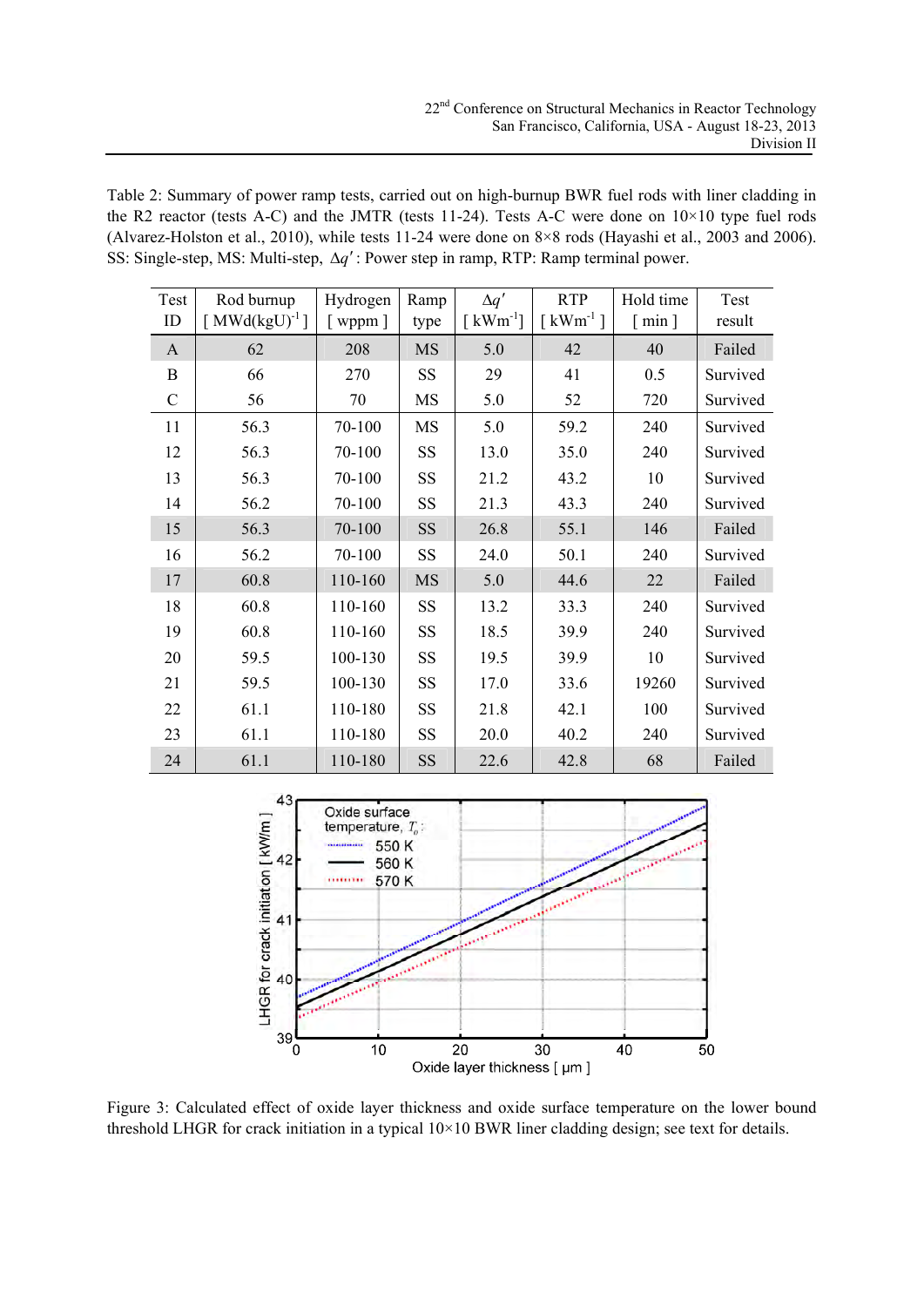## **CONCLUSIONS**

A necessary condition for initiation of outside-in radial cracks in liner cladding tubes to highburnup BWR fuel rods was formulated. The formulation rests on the assumptions that formation of radially aligned hydrides at the cladding metal-oxide interface is a necessary step for crack initiation, and that redistribution of hydrogen from the liner layer to the metal-oxide interface plays a key role in this process. Based on these assumptions, data for fundamental material properties and simple analytical solutions for the stationary distributions of temperature and hydrogen in the cladding, together with similar solutions for the local stress distribution around flaws at the metal-oxide interface, the lowest conceivable LHGR required for crack initiation can be calculated for a given fuel rod design. Comparisons with results from power ramp tests on high-burnup BWR fuel rods with liner cladding confirm the conservative nature of the derived failure threshold. It should be remarked that no empirical fitting parameters were used in the derivation of the failure threshold.

Calculations presented in this work suggest that modern  $10\times10$  BWR fuel designs are less susceptible to outside-in cladding failure than older 8×8 designs, as a result of the differences in cladding wall thickness. The calculated lower bound failure threshold is  $40-42 \text{ kWh}^{-1}$  for modern  $10 \times 10$  designs, but merely 33-36 kWm<sup>-1</sup> for old  $8\times 8$  designs. These results imply that care must be taken when establishing empirical failure criteria from ramp test data. For instance, failure thresholds fitted to ramp test data for old 8×8 fuel designs may be unnecessarily restrictive for modern  $10\times10$  designs.

Finally, it should be remarked that the calculated failure threshold provides a *necessary*, but not a *sufficient* condition for cladding failure by outside-in DHC. For failure to actually occur at the calculated threshold LHGR, approximate analyses suggest that a radial average hydrogen concentration in the cladding of at least 100 wppm is needed, and that the fuel rod power must be maintained for at least 10 minutes to allow time for radial crack growth through the cladding wall. Analyses with an advanced computational model (Jernkvist and Massih, 2007) are underway to study the influence of cladding hydrogen distribution and hold time at high power on the mechanisms for outside-in cladding failure.

## **ACKNOWLEDGEMENT**

Financial support from the Swedish Foundation for Strategic Research (SSF) is gratefully acknowledged.

## **REFERENCES**

- Alvarez-Holston, A. M., Grigoriev, V., Lysell, G., Källström, R., Johansson, B., Hallstadius, L., Zhou, G., Arimescu, I. and Lloret, M. (2010). "A combined approach to predict the sensitivity of fuel cladding to hydrogen-induced failures during power ramps," *Proc., 2010 LWR Fuel Performance Meeting*, American Nuclear Society, La Grange Park, IL, USA.
- Cox, B. (1990). "Pellet-clad interaction (PCI) failures of zirconium alloy fuel cladding a review," *J. Nucl. Mat.*, 172, 249-292.
- Eadie, R.L., Tashiro, K., Harrington, D. and Léger, M. (1992). "The determination of the partial molar volume of hydrogen in zirconium in a simple stress gradient using comparative microcalorimetry," *Scr. Metallurgica et Materialia*, 26, 231-236.
- Efsing, P. and Pettersson, K. (2000). "Delayed hydride cracking in irradiated Zircaloy cladding," *Zirconium in the nuclear industry: Twelfth international symposium, ASTM STP-1354*, G.P. Sabol and G.D. Moan (eds), American Society for Testing and Materials, 340-355.